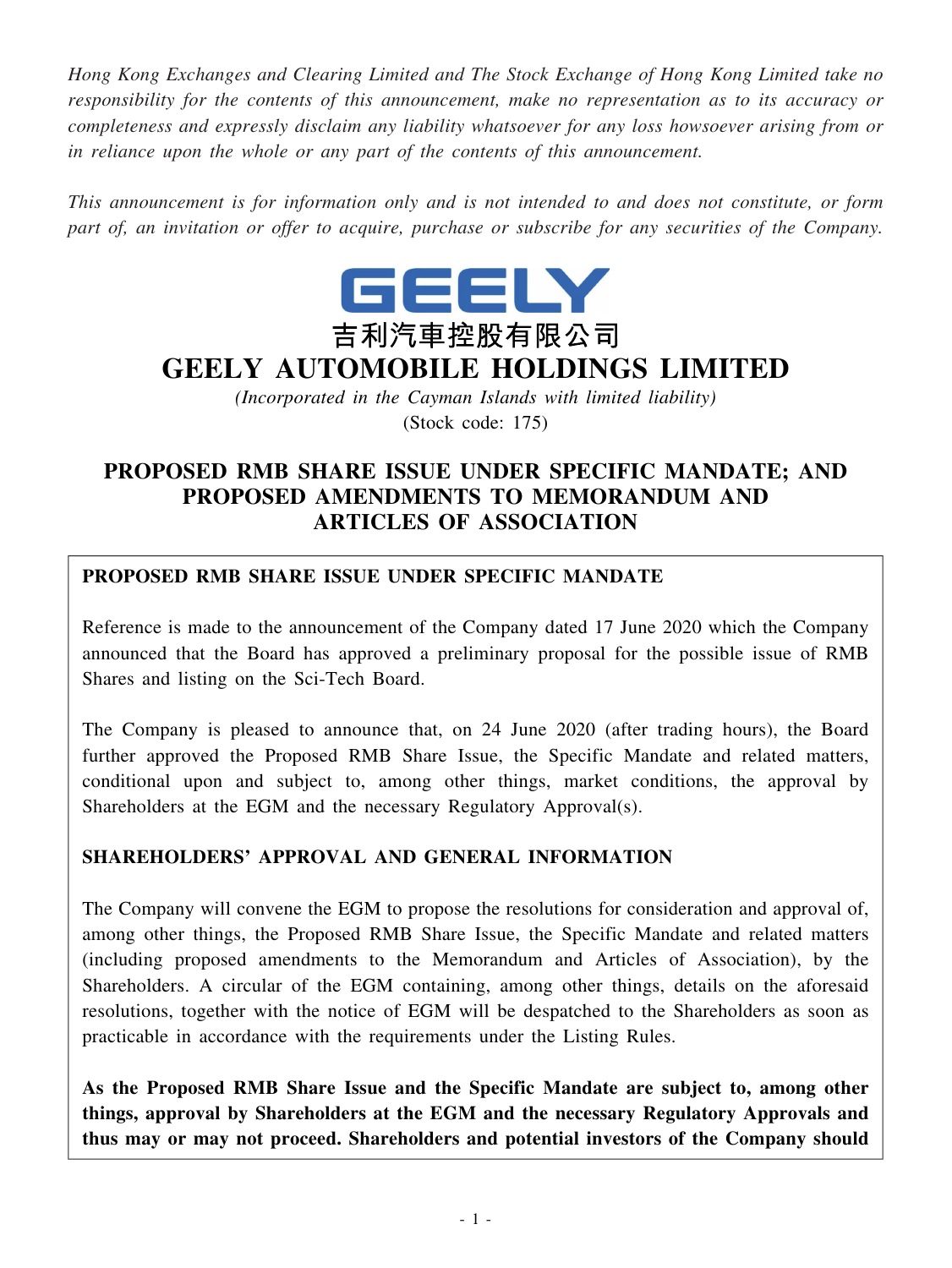**be aware that there is no assurance that the Proposed RMB Share Issue will materialise or as to when it may materialise. Shareholders and potential investors of the Company should exercise caution when dealing in the securities of the Company.**

**Further announcement(s) will be made to disclose any material updates and developments in respect of the Proposed RMB Share Issue and the Specific Mandate in accordance with the Listing Rules and other applicable laws and regulations as and when appropriate. This announcement is for information only and is not intended to and does not constitute, or form part of, an invitation or offer to acquire, purchase or subscribe for any securities of the Company.**

Reference is made to the announcement of the Company dated 17 June 2020 which the Company announced that the Board has approved a preliminary proposal for the possible issue of RMB Shares and listing on the Sci-Tech Board. The Company is pleased to announce that, on 24 June 2020 (after trading hours), the Board further approved the Proposed RMB Share Issue, the Specific Mandate and related matters, conditional upon and subject to, among other things, market conditions, the approval by Shareholders at the EGM and the necessary Regulatory Approval(s).

# **PROPOSED RMB SHARE ISSUE AND THE SPECIFIC MANDATE**

### **Proposed RMB Share Issue and the Specific Mandate**

The Proposed RMB Share Issue is detailed as follows:

(1) Nature of RMB Shares : Ordinary shares to be subscribed for in RMB by the target subscribers (as stated below), to be listed on the Sci-Tech Board and traded in RMB, forming the same class of ordinary shares as the Hong Kong Shares.

> The RMB Shares will be ordinary Shares ranking *pari passu* with the existing Hong Kong Shares which are listed on the Hong Kong Stock Exchange with the same par value (HK\$0.02 each) and the same rights to voting, dividend and return of assets.

> The RMB Shares and the Hong Kong Shares are of the same class.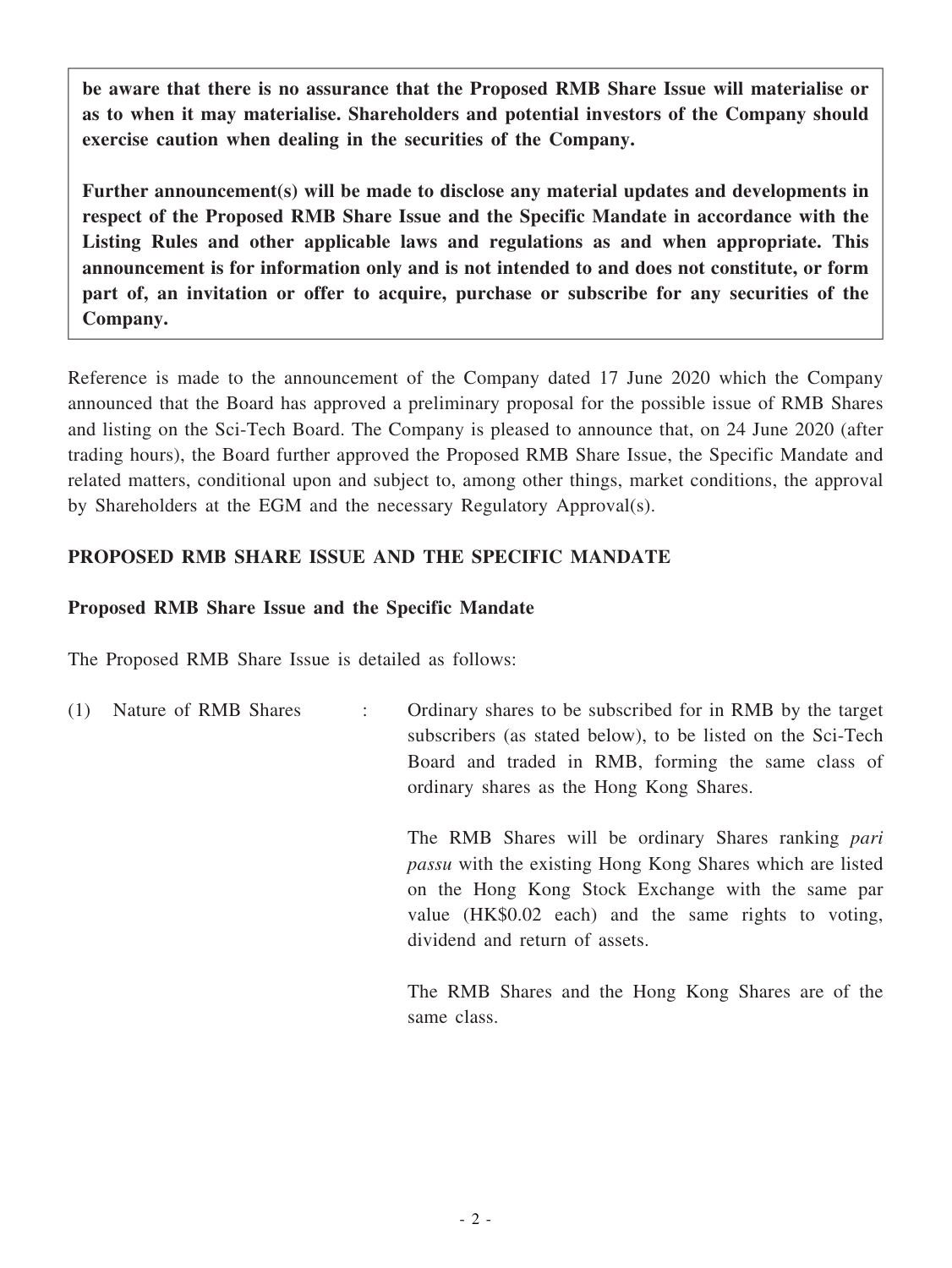(2) Number of RMB Shares to be issued

: It is proposed that the initial number of RMB Shares to be issued will not exceed 1,731,666,448 Shares, representing not more than 15% of the Company's issued share capital as at 23 June 2020 (being the date immediately preceding the date of the Board meeting held on 24 June 2020 approving, among others, the Proposed RMB Share Issue) as enlarged by the issue and allotment of the RMB Shares contemplated under the Proposed RMB Share Issue. The RMB Shares will all be new Shares, and no conversion of the existing Shares will be involved.

> In compliance with the applicable laws and regulations of the PRC, the Over-Allotment Option may be granted in respect of such number of RMB Shares not exceeding 15% of that initially issued. The RMB Shares will all be new Shares, and no conversion of the existing Shares will be involved.

> The final issue size of the RMB Shares shall be negotiated and determined by the Board as authorised by the general meeting of the Company, together with the sponsors and the underwriters subject to the communication with the relevant securities regulatory authorities and market conditions. The number of RMB Shares to be issued will be adjusted if there are any stock dividend or conversion of capital reserve into share capital of the Company prior to the Proposed RMB Share Issue.

(3) Target subscribers : Qualified investors who are in compliance with the requirements of the laws, regulations and regulatory authorities of the PRC and those who have opened stock accounts of RMB ordinary shares on the Shanghai Stock Exchange (other than those prohibited by the laws, regulations and regulatory documents of the PRC), or such other qualified natural persons in the PRC meeting the market investor suitability regulations of the Shanghai Stock Exchange.

> If any of the aforesaid target subscribers of the Proposed RMB Share Issue are connected persons of the Company, the Company will take reasonable measures to comply with the requirements of relevant regulatory authorities.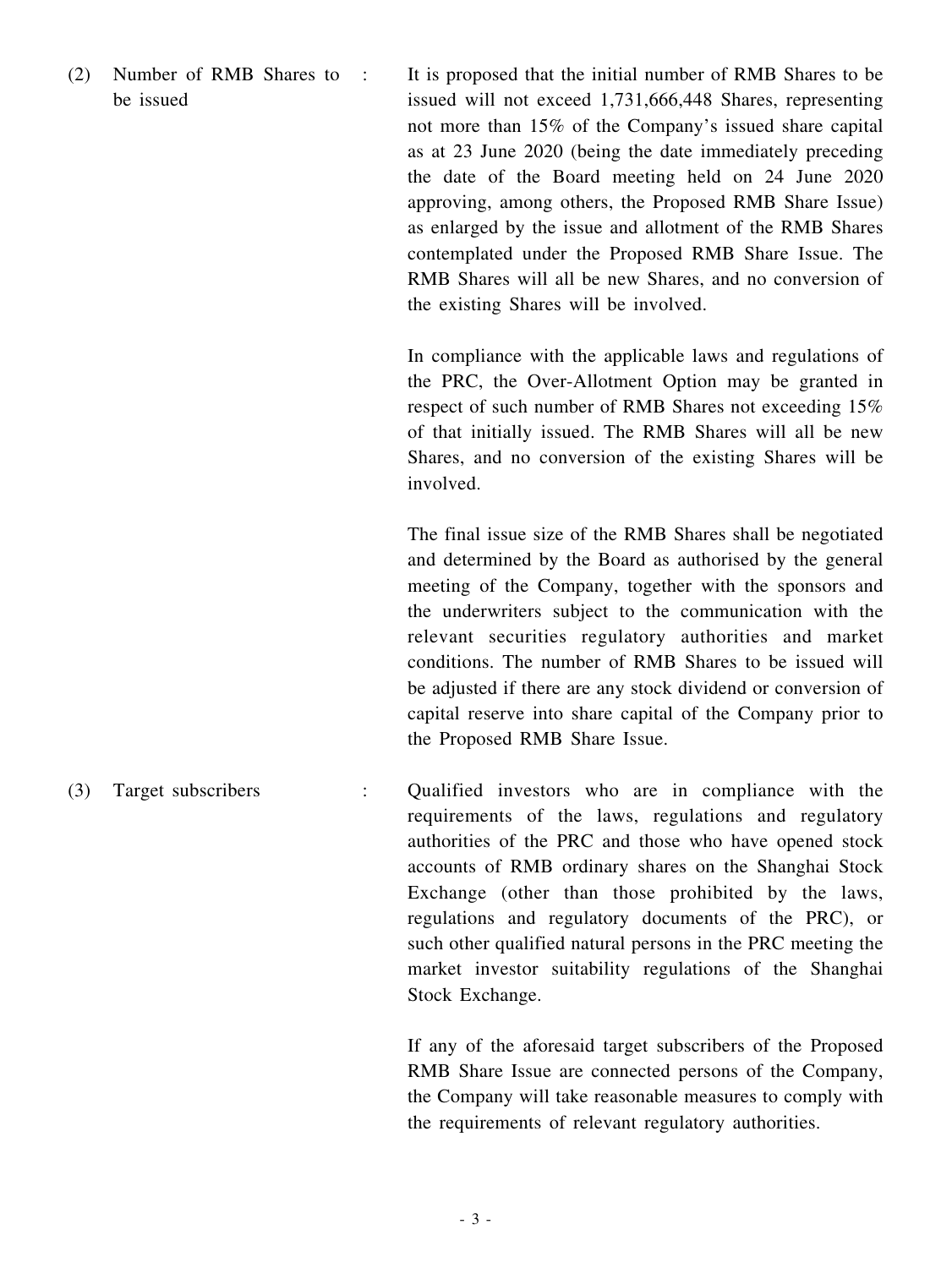- (4) Method of issuance : The Company will adopt a combination of off-line placement and on-line subscription, or such other methods of issuance as approved by the relevant securities regulatory authorities in the PRC (including but not limited to share placement to strategic investors).
- (5) Method of pricing : The pricing of the Proposed RMB Share Issue will follow the market-driven principle and shall be determined through price consultation with enquired persons or other methods permitted by the laws, regulations and requirements of the relevant securities regulatory authorities of the PRC. The final method of pricing shall be determined by the Board according to the authorisation at the general meeting of the Company and in accordance with the laws, regulations and requirements of the relevant securities regulatory authorities of the PRC.

To ensure the offer price is in the interests of the Company and the Shareholders as a whole, the Board and the underwriters of the Company will take into account (i) the operational and financial conditions of the Company; (ii) the average price-to-earning ratio of the automobile industry in the secondary market; (iii) the trading prices of the Hong Kong Shares on the Hong Kong Stock Exchange; (iv) the market conditions of the PRC stock markets; and (v) the applicable laws and regulations, when determining the final offer price.

If the offer price is lower than the trading price of the Hong Kong Shares, the Board will decide whether to proceed with the Proposed RMB Share Issue after considering the market conditions, the Company's actual capital needs and development strategies at the relevant time, the trading prices of comparable companies in the secondary market, and other relevant factors.

- (6) Sponsors and Underwriters : China International Capital Corporation Limited; Huatai United Securities Co., Ltd.
- (7) Principal terms of underwriting : Standby underwriting by the syndicate organised by the underwriters.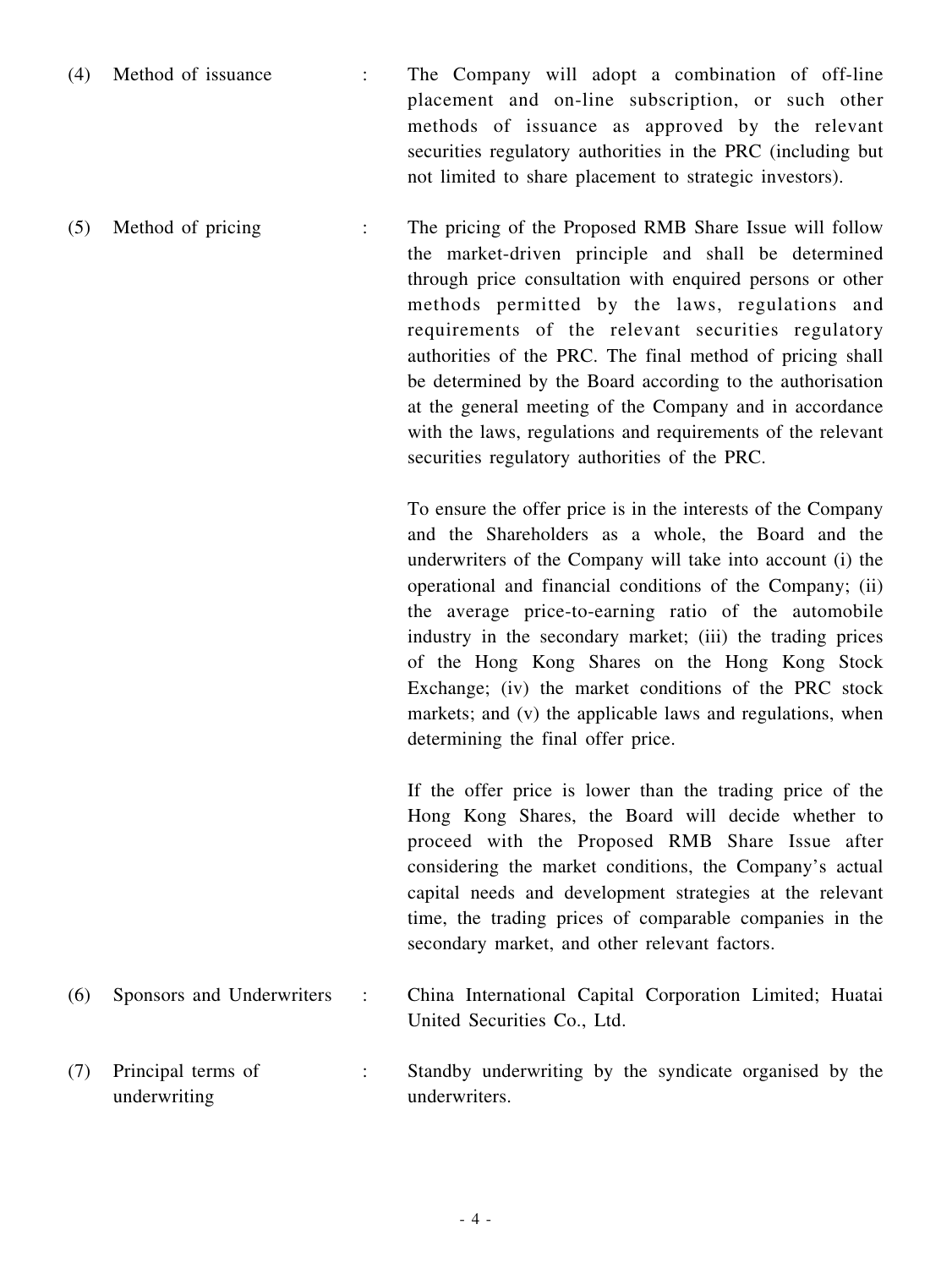(8) Use of proceeds : After deducting the issuance expenses, the proceeds of the Proposed RMB Share Issue are currently intended to be used for (a) research and development of new automobile products; (b) prospective technology research and development; (c) industrial acquisition; and (d) replenishment of working capital.

> If the actual funds raised from the Proposed RMB Share Issue exceed the actual fund required for the intended use of proceeds set out above, the Company will apply the surplus to replenish the working capital of the Group or in accordance with the purposes required by the relevant regulatory authorities. If there is any insufficiency in the actual funds raised from the Proposed RMB Share Issue, the Company will make up the shortfall by its own funds.

> Prior to receiving the proceeds from the Proposed RMB Share Issue, the Company may support the relevant projects as stated above with its own funds based on the actual progress of such projects. Upon receiving the proceeds, the Company will use such proceeds to reimburse the funds previously committed and then to cover for the outstanding investments needed for the above projects by the Group and to settle the remaining payment.

(9) Distribution plan of accumulated profits before the issuance : Prior to the completion of the Proposed RMB Share Issue, the Company may distribute profits in accordance with the Memorandum and Articles of Association and relevant internal rules. After completion of the Proposed RMB Share Issue, the undistributed profits of the Company accumulated before the Proposed RMB Share Issue will be available for distribution to all the Shareholders, including the holders of RMB Shares and holders of Hong Kong Shares, pro-rated to their respective shareholding.

#### (10) Place of listing of RMB Shares : The Sci-Tech Board.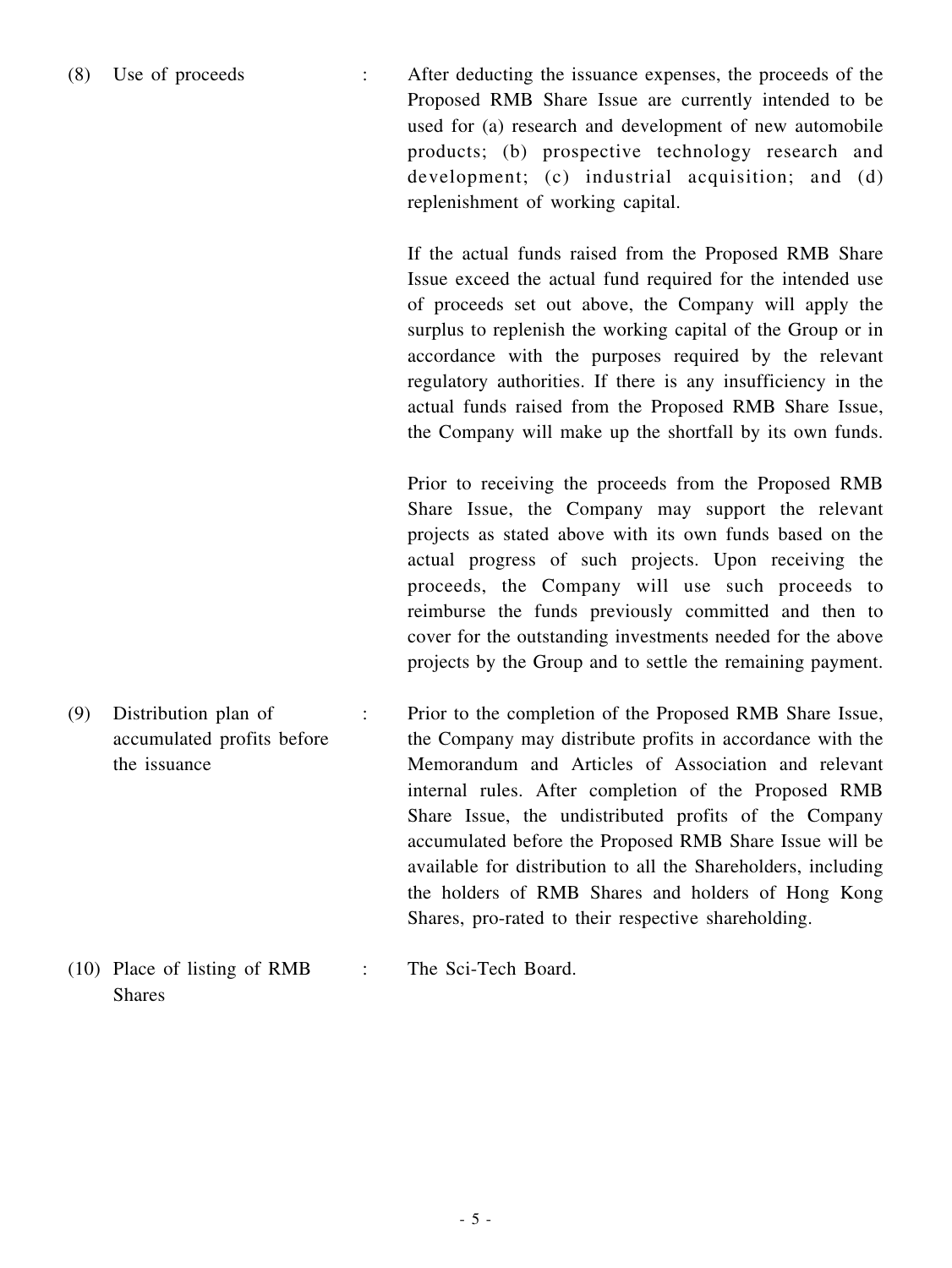- (11) Share registers : The RMB Shares will be registered on a separate branch register of members kept in the PRC (the "**PRC Registe**r") and managed by CSDC, the share registrar of the RMB Shares for the Company. The RMB Shares will not be registered on the existing branch register of members of the Company maintained in Hong Kong (the "**Hong Kong Register**"). The Hong Kong Register will continue to be kept in Hong Kong and will not include the details of the holders of RMB Shares. Due to the current restrictions under laws, rules and regulations in the PRC, no movement of Shares will be allowed between the Hong Kong Register and the PRC Register. (12) RMB Shares cannot be moved outside of the PRC or to the Hong Kong Register : The RMB Shares are subscribed and traded in RMB, issued to investors in the PRC solely for trading on the Shanghai Stock Exchange. The RMB Shares will not be able to be moved outside of the PRC for trading in Hong Kong or to the Hong Kong Register.
- (13) Non-fungibility between the RMB Shares and the Hong Kong Shares : The RMB Shares and the Hong Kong Shares will not be fungible.
- (14) Valid period of the resolutions : The Specific Mandate for the Proposed RMB Share Issue is proposed to be valid for 12 months from the date of approval at the EGM.

#### **The issue of the RMB Shares pursuant to the Proposed RMB Share Issue is conditional upon:**

- (1) the grant of the proposed Specific Mandate by the Shareholders to the Board having been obtained at the EGM; and
- (2) the necessary Regulatory Approval(s) (including but not limited to the waivers from strict compliance with certain provisions of the Listing Rules by the Hong Kong Stock Exchange as set out in the section headed "Application for waivers from Strict Compliance with Certain Provisions of the Listing Rules" in this announcement) for the Proposed RMB Share Issue having been obtained.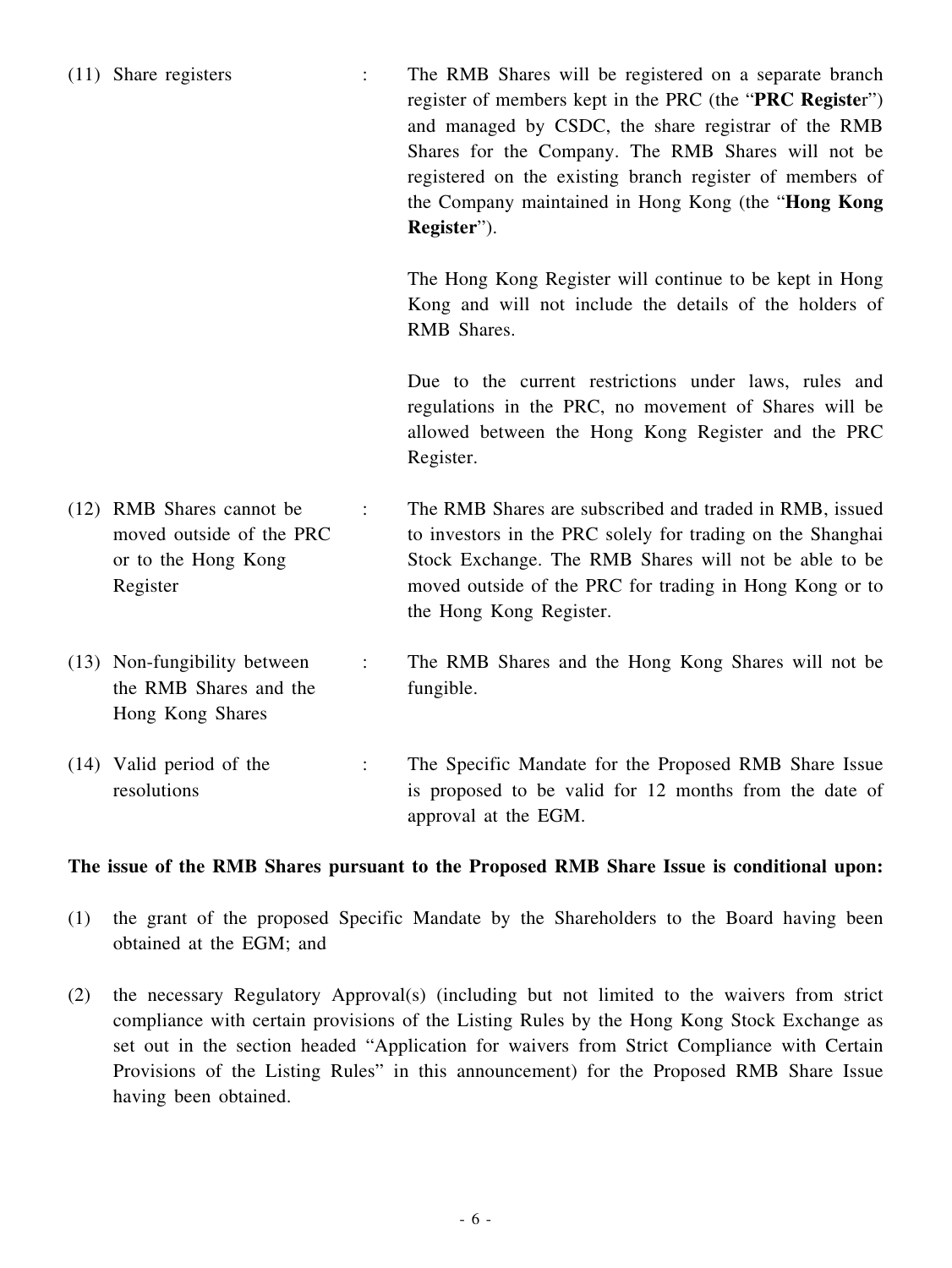# **Proposed Authorisation to the Board to Exercise Full Powers to Deal with Matters Relating to the Proposed RMB Share Issue**

In accordance with the relevant laws, regulations and regulatory documents, as well as the Memorandum and Articles of Association, it is proposed that at the EGM, approval will be sought from the Shareholders to authorise, among other things, the Board to exercise full powers to deal with matters relating to the Proposed RMB Share Issue, the scope of authorisation includes without limitation:

- (1) handle the matters in relation to the application for the Proposed RMB Share Issue, including but not limited to processes of registration, filing, or obtaining approval or consent from the relevant governmental departments, domestic and overseas regulatory authorities, the Shanghai Stock Exchange and the CSDC;
- (2) draft, review, revise and sign the relevant documents in relation to the Proposed RMB Share Issue; engage and change the accounting firm and other professional parties in relation to the Proposed RMB Share Issue; and determine and pay the fees in relation to the Proposed RMB Share Issue;
- (3) according to the proposal of the Proposed RMB Share Issue considered and approved at the general meeting and in accordance with relevant requirements of securities regulatory authorities, negotiate with the underwriters to determine the issuance time, market consultation on price range, final issuance price, final issuance quantity, possible strategic placings (including placing ratio and target subscribers) and other specific matters related to the Proposed RMB Share Issue based on the actual situation of the Company and market conditions; except for matters to be approved by the Shareholders at the general meeting according to relevant laws, regulations, regulatory documents and the provisions of the Memorandum and Articles of Association, make corresponding adjustments to the specific plan and other relevant matters of this issuance (including the suspension and termination of the implementation of the issuance plan);
- (4) according to the opinions of relevant domestic and foreign regulatory authorities in the process of application and approval of the Proposed RMB Share Issue as well as the actual situation of the Company, authorise the Board to make appropriate adjustments on the amount of the proposed investment projects according to the actual progress of proposed investment projects and the amount of funds actually raised;
- (5) analyse, consider and substantiate the impacts of the Proposed RMB Share Issue on the Company's immediate financial indicators and the Shareholders' immediate return in accordance with the requirements under relevant laws and regulations and of the relevant regulatory authorities; revise, enhance and implement relevant measures and policies, and take full responsibility for handling the relevant matters;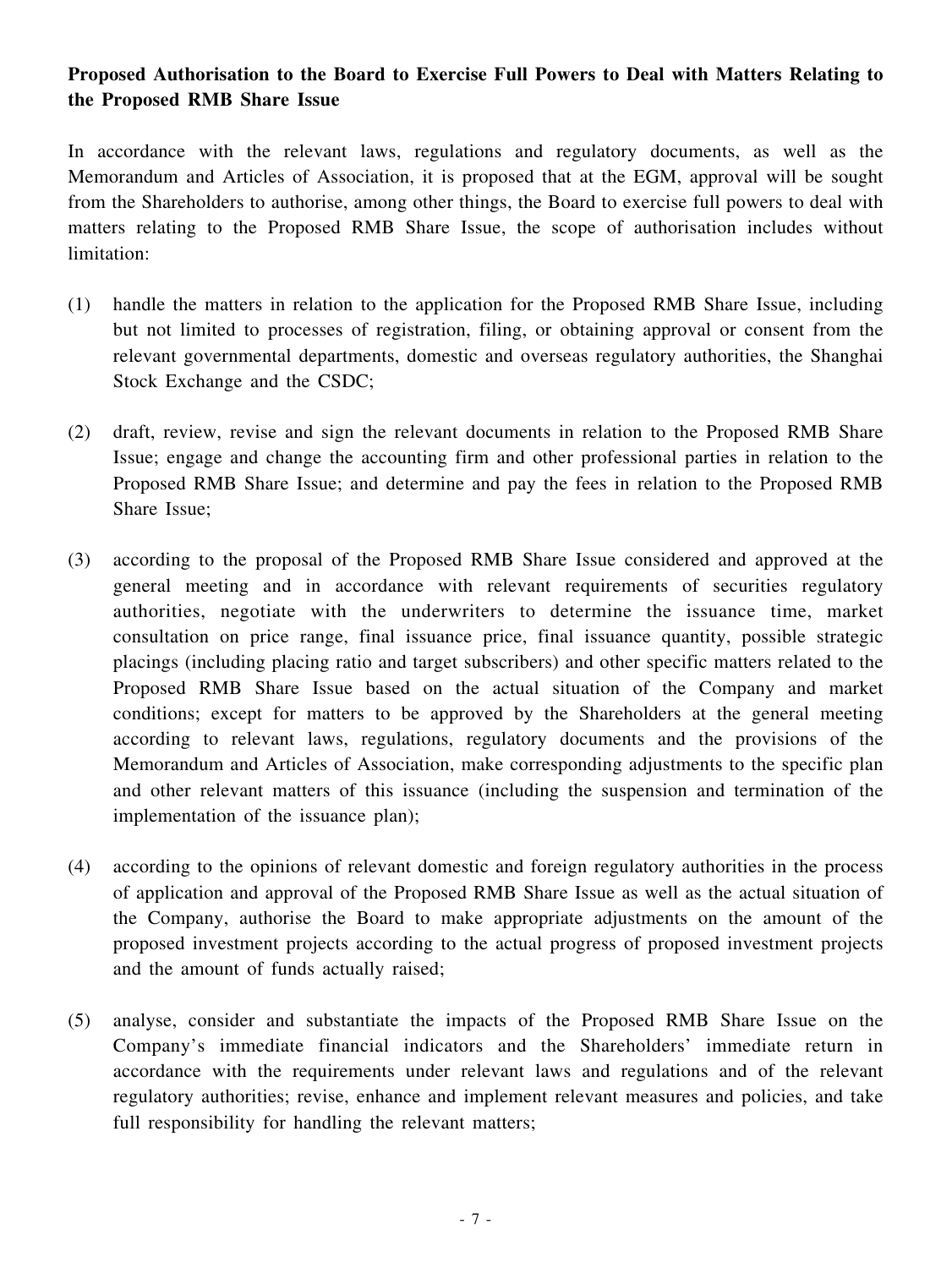- (6) determine the specific account for the proceeds as required prior to the Proposed RMB Share Issue; and execute relevant documents;
- (7) modify or amend relevant terms of the internal management policies (where relevant) pursuant to the actual circumstances of the Proposed RMB Share Issue;
- (8) after the completion of the Proposed RMB Share Issue, apply to the Shanghai Stock Exchange for listing of the RMB Shares and sign documents on behalf of the Company in the process of the Proposed RMB Share Issue;
- (9) make corresponding adjustments to the Proposed RMB Share Issue and related matters pursuant to any new provisions in the regulations or policies in respect of the Proposed RMB Share Issue as promulgated by relevant securities regulatory authorities; and
- (10) handle and authorise the delegation of power to the chairman of the Board, the vice chairman of the Board or the chief executive (individually or collectively) to handle any other matters in relation to the Proposed RMB Share Issue.

The authorisation shall be valid for 12 months from the date of approval at the EGM.

### **Proposed Plan for Distribution of Profits Accumulated before the Proposed RMB Share Issue**

Prior to the completion of the Proposed RMB Share Issue, the Company may distribute profits in accordance with the Memorandum and Articles of Association and relevant internal rules. After completion of the Proposed RMB Share Issue, the undistributed profits of Company accumulated before the Proposed RMB Share Issue will be available for distribution to all the Shareholders, including the holders of RMB Shares and holders of Hong Kong Shares, pro-rated to their respective shareholding.

#### **Proposed Dividend Return Plan for the Three Years after the Proposed RMB Share Issue**

To better protect the interests of the investors (especially the small and medium-sized investors) after the initial public offering (RMB Shares) of the Company and the listing on the Sci-Tech Board, a dividend return plan for the three years after the Proposed RMB Share Issue is proposed to be adopted by the Shareholders in accordance with the relevant laws, regulations and regulatory documents, including the Opinions on Further Promoting the Reform of New Share Issuance System 《關於進一步推進新股發行體制改革的意見》, the Notice on Further Implementation of Cash Dividends of Listed Companies 《關於進一步落實上市公司現金分紅有關事項的通知》 and Guidelines No. 3 on the Supervision and Administration of Listed Companies – Distribution of Cash Dividends of Listed Companies《上市公司監管指引第3號 – 上市公司現金分紅》. The relevant details will be set out in the circular to be despatched to the Shareholders.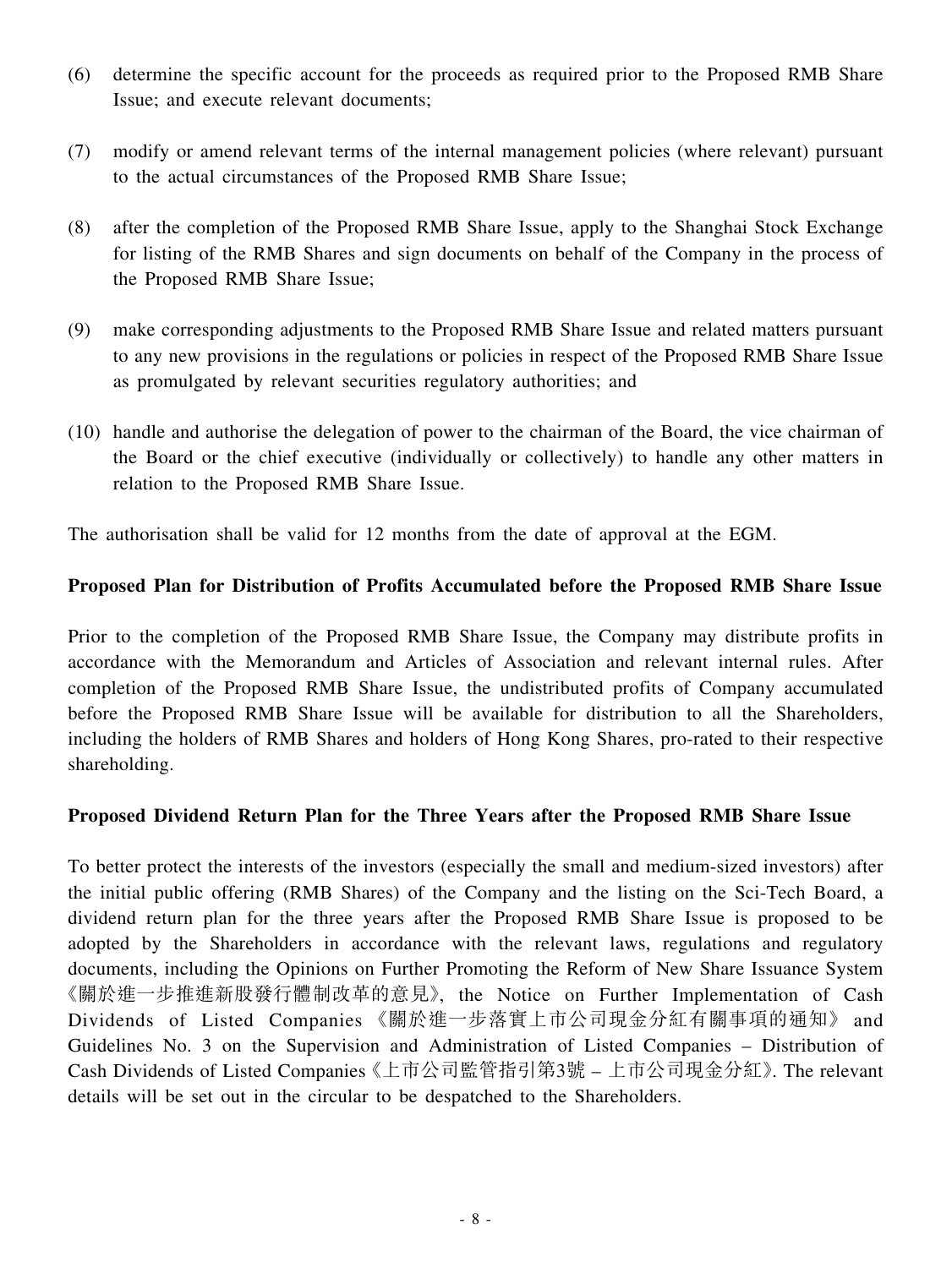# **Proposed Undertakings and the Corresponding Binding Measures in connection with the Proposed RMB Share Issue**

To better protect the interests of the Shareholders, the Company will provide several undertakings for its initial public offering (RMB Shares) and listing on the Sci-Tech Board, and relevant undertakings will take effect at the time of the Company's initial public offering (RMB Shares) and listing on the Sci-Tech Board. The Directors propose the Shareholders to authorise and delegate the power to the Board, the chairman of the Board, the vice chairman of the Board and the chief executive (individually or collectively) to determine such undertakings and corresponding binding measures to be given by the Company in relation to the Proposed RMB Share Issue.

# **Proposed Policy for Stabilisation of the Price of the RMB Shares for the Three Years after the Proposed RMB Share Issue**

To better protect the interests of the investors (especially the small and medium-sized investors), a policy for the stabilisation of the price of the RMB Shares for the three years after the Proposed RMB Share Issue formulated in accordance with and subject to applicable laws and regulations, including the Opinions on Further Promoting the IPO System Reform《關於進一步推進新股發行體制改革的 意見》, will be submitted to the Shareholders for approval at the EGM. The relevant details will be set out in the circular to be despatched to the Shareholders.

#### **Proposed use of proceeds from the Proposed RMB Share Issue**

Since the issue price of the RMB Shares has yet to be determined, as described in paragraph (5) of the above section headed "Proposed RMB Share Issue and the Specific Mandate", the total amount of proceeds from the Proposed RMB Share Issue cannot be determined at the present stage. The net proceeds of the Proposed RMB Share Issue are currently intended to be used for:

- (1) research and development of new automobile products: approximately 40% of the proceeds will be used for the research and development of new automobile products so as to further enrich the product line of the Group and enhance its product market competitiveness;
- (2) prospective technology research and development: approximately 15% of the proceeds will be used for prospective technology research and development projects such as new energy, automobile networking, intelligent driving so as to continuously improve technological reserves in relevant fields and help the Group to develop in the long term;
- (3) industrial acquisition: approximately 15% of the proceeds will be used for potential acquisition of domestic targets such as factories or relevant innovative enterprises in upstream and downstream of the industry chains so as to enhance the Group's market competitiveness; and
- (4) replenishment of working capital: approximately 30% of the proceeds will be used to replenish working capital and for general business purposes so as to improve the Group's financial and cash flow situation.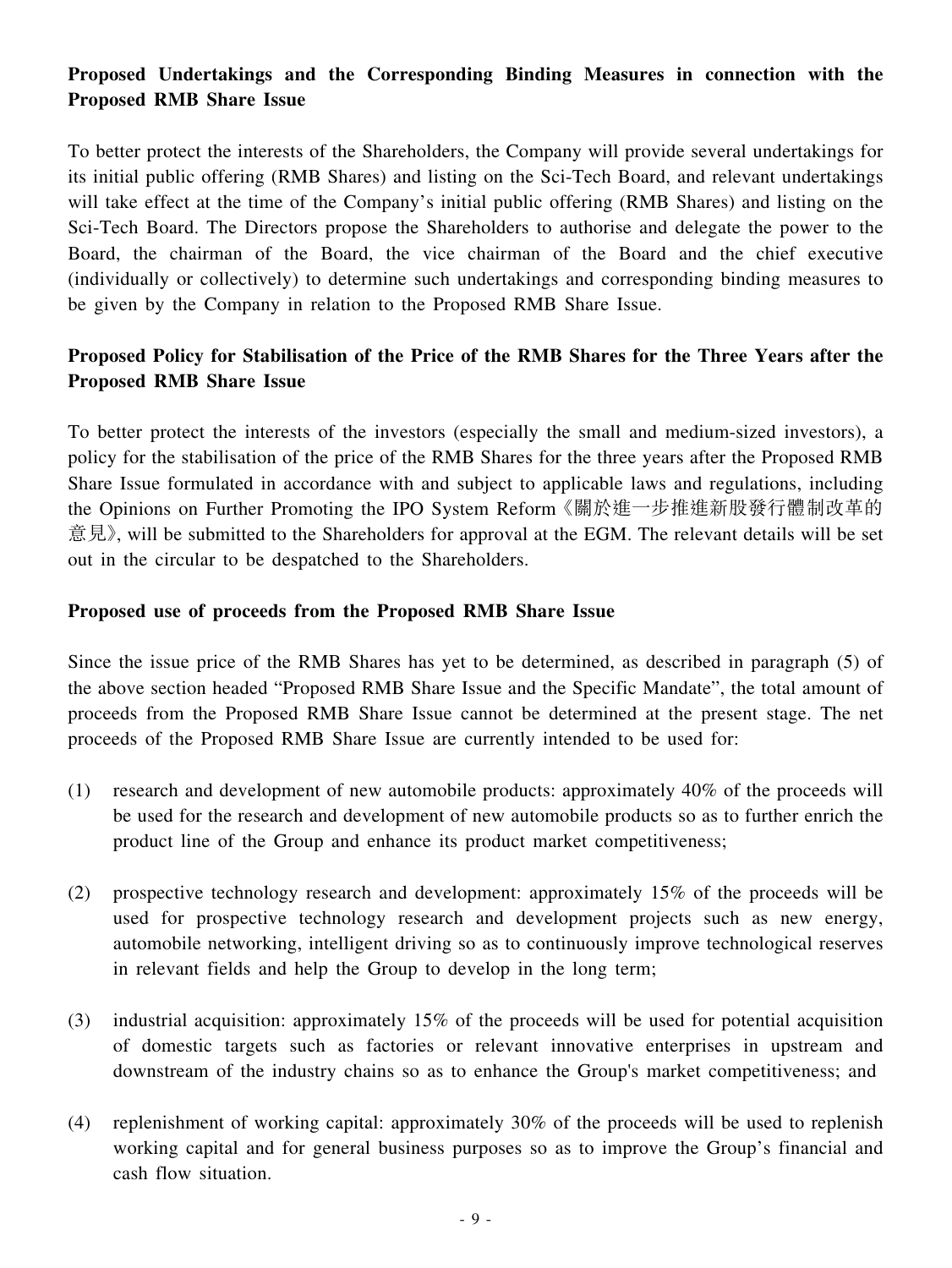If the actual funds raised from the Proposed RMB Share Issue exceed the actual fund required for the intended use of proceeds as set out above, the Company will apply the surplus to replenish the working capital of the Group or in accordance with the purposes required by the relevant regulatory authorities. If there is any insufficiency in the actual funds raised from the Proposed RMB Share Issue, the Company will make up the shortfall by its own funds.

Prior to receiving the proceeds from the Proposed RMB Share Issue, the Company may support the relevant projects as stated above with its own funds based on the actual progress of such projects. Upon receiving the proceeds, the Company will use such proceeds to reimburse the funds previously committed and then to settle the remaining payment of the above projects.

# **Proposed Remedial Measures for the Potential Dilution of Immediate Returns and the Corresponding Undertakings by the Proposed RMB Share Issue**

To better protect the interests of the investors (especially the small and medium-sized investors) after the Proposed RMB Share Issue and the listing on the Sci-Tech Board, specific remedial measures for the potential dilution of immediate returns and the corresponding undertakings are proposed to be approved by the Shareholders in accordance with applicable laws, regulations and regulatory documents, including the Opinions of the General Office of the State Council on Further Strengthening the Work of Protection of the Legitimate Rights and Interests of Minority Investors in the Capital Markets《國務院辦公廳關於進一步加強資本市場中小投資者合法權益保護工作的意 見》and the Announcement No. 31 [2015] of the CSRC — Guiding Opinions on Matters concerning the Dilution of Immediate Return in Initial Public Offering, Refinancing and Material Asset Restructuring 《關於首發及再融資、重大資產重組攤薄即期回報有關事項的指導意見》. The relevant details will be set out in the circular to be despatched to the Shareholders.

### **Proposed Amendments to the Memorandum and Articles of Association**

Due to the Proposed RMB Share Issue and the listing on the Sci-Tech Board, according to the Listing Rules of Sci-Tech Board《上海證券交易所科創板股票上市規則》and other regulations, and subject to and conditional upon the approval of the Proposed RMB Share Issue and the Specific Mandate, a special resolution will be proposed at the EGM to approve the amendments to the Memorandum and Articles of Association and the adoption of the amended and restated Memorandum and Articles of Association incorporating the proposed amendments.

The adoption of the amended and restated Memorandum and Articles of Association incorporating the proposed amendments will take effect upon the listing of the RMB Shares on the Sci-Tech Board. The relevant details of the proposed amendments to the Memorandum and Articles of Association in English and Chinese respectively will be set out in the circular to be despatched to the Shareholders.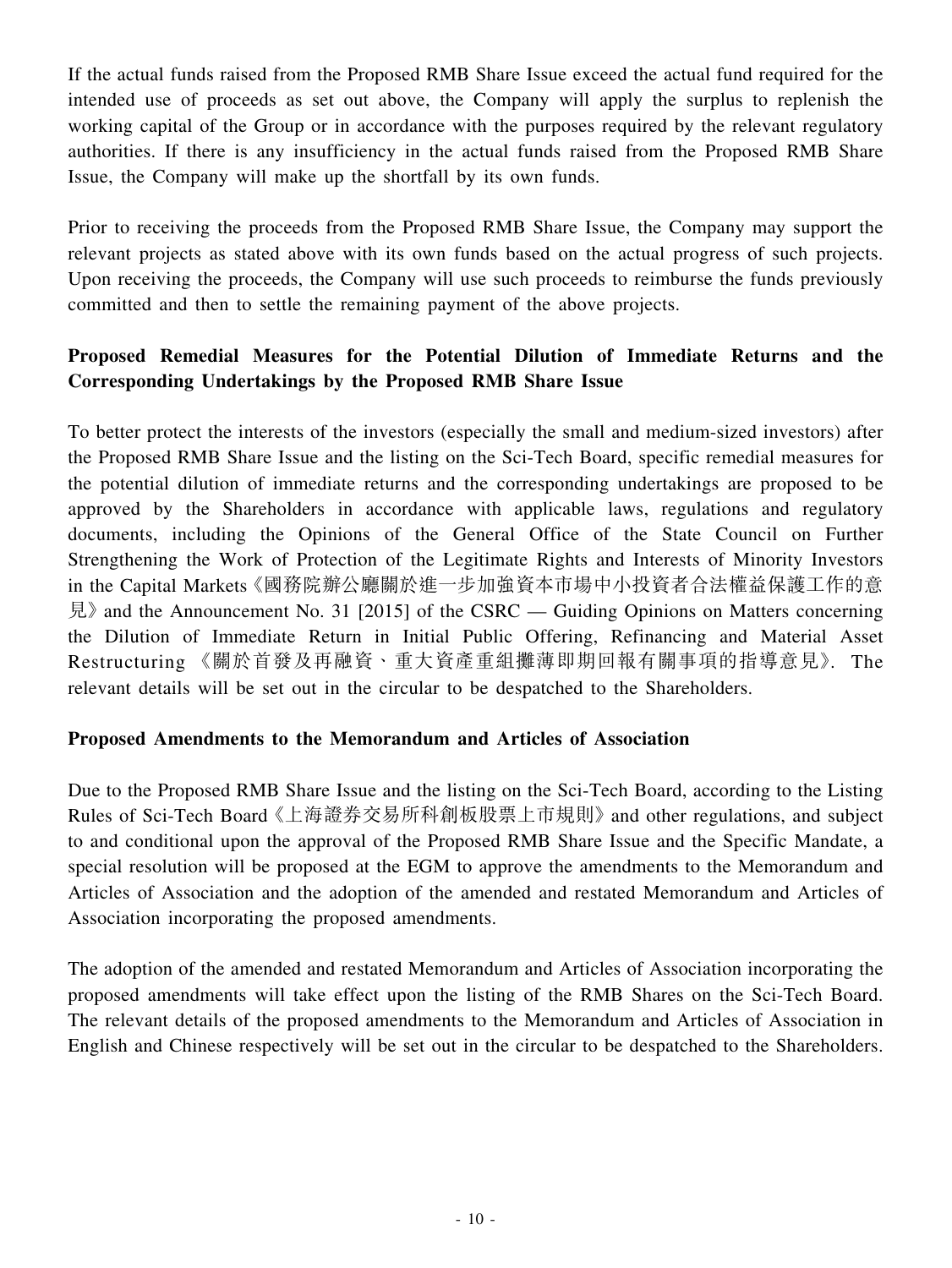### **Proposed Adoption of Policy Governing the Procedures for the Holding of General Meetings**

Due to the Proposed RMB Share Issue and the listing on the Sci-Tech Board, according to the Listing Rules of Sci-Tech Board《上海證券交易所科創板股票上市規則》and the amended and restated Memorandum and Articles of Association, a policy governing the procedures for the holding of general meetings of the Company is proposed to be approved by the Shareholders. Such policy will take effect upon the listing of the RMB Shares on the Sci-Tech Board. The relevant details will be set out in the circular to be despatched to the Shareholders.

#### **Proposed Adoption of Policy Governing the Procedures for the Holding of Board Meetings**

Due to the Proposed RMB Share Issue and the listing on the Sci-Tech Board, according to the Listing Rules of Sci-Tech Board《上海證券交易所科創板股票上市規則》and the amended and restated Memorandum and Articles of Association, a policy governing the procedures for the holding of Board meetings is proposed to be approved by the Shareholders. Such policy will take effect upon the listing of the RMB Shares on the Sci-Tech Board. The relevant details will be set out in the circular to be despatched to the Shareholders.

### **OTHER INFORMATION RELATED TO THE PROPOSED RMB SHARE ISSUE**

#### **Impact of the Proposed RMB Share Issue on the Shareholding Structure of the Company**

For reference and illustration purposes only, assuming that the issue of all the 1,731,666,448 RMB Shares under the Proposed RMB Share Issue is approved and carried out, and all are issued to nonconnected persons of the Company and there are no changes in the share capital of the Company prior to the completion of the Proposed RMB Share Issue, the shareholding structure of the Company as at the date of this announcement and immediately after the completion of the Proposed RMB Share Issue (assuming no Over-Allotment Option is exercised) is set out as follows:

|                                      | As at the date of this<br>announcement        |                                         | Immediately after the completion of<br>the Proposed RMB Share Issue<br>(assuming no Over-Allotment<br>Option is exercised) |                                               |
|--------------------------------------|-----------------------------------------------|-----------------------------------------|----------------------------------------------------------------------------------------------------------------------------|-----------------------------------------------|
|                                      | Approximate<br>percentage of the<br>Company's |                                         |                                                                                                                            | Approximate<br>percentage of the<br>Company's |
|                                      | Number of                                     | issued share                            | Number of                                                                                                                  | issued share                                  |
|                                      | <b>Shares</b>                                 | capital                                 | <b>Shares</b>                                                                                                              | capital                                       |
| <b>RMB</b> Shares to be issued under |                                               |                                         |                                                                                                                            |                                               |
| the Proposed RMB Share Issue         |                                               | $\qquad \qquad \  \  \, -\qquad \qquad$ | 1,731,666,448                                                                                                              | 15.00%                                        |
| <b>Hong Kong Shares</b>              | 9,812,776,540                                 | 100.00%                                 | 9,812,776,540                                                                                                              | 85.00%                                        |
| - Hong Kong Shares held by           |                                               |                                         |                                                                                                                            |                                               |
| core connected persons               | 4,076,173,000                                 | 41.54%                                  | 4,076,173,000                                                                                                              | 35.31%                                        |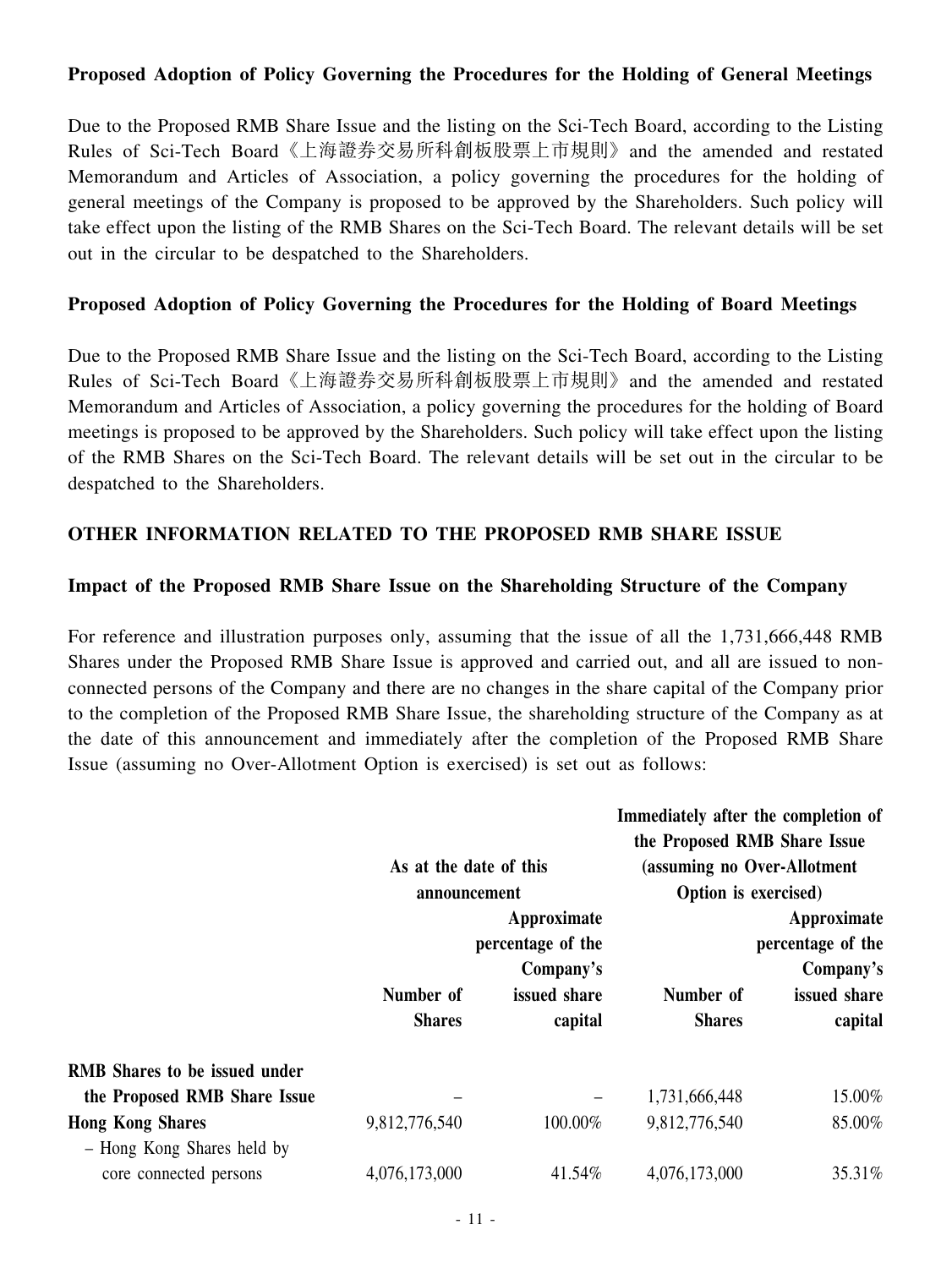|                                          | As at the date of this<br>announcement |                                                                          | Immediately after the completion of<br>the Proposed RMB Share Issue<br>(assuming no Over-Allotment<br>Option is exercised) |                                                                          |
|------------------------------------------|----------------------------------------|--------------------------------------------------------------------------|----------------------------------------------------------------------------------------------------------------------------|--------------------------------------------------------------------------|
|                                          | Number of<br><b>Shares</b>             | Approximate<br>percentage of the<br>Company's<br>issued share<br>capital | Number of<br><b>Shares</b>                                                                                                 | Approximate<br>percentage of the<br>Company's<br>issued share<br>capital |
| - Hong Kong Shares held by the<br>public | 5,736,603,540                          | 58.46%                                                                   | 5,736,603,540                                                                                                              | 49.69%                                                                   |
| <b>Total</b>                             | 9,812,776,540                          | 100.00%                                                                  | 11,544,442,988                                                                                                             | 100.00%                                                                  |

As at the date of this announcement, according to the information publicly available to the Company, the public held no less than 58.46% of the Shares issued by the Company. Assuming that the issue of all the 1,731,666,448 RMB Shares under the Proposed RMB Share Issue is approved and all are issued to non-connected persons of the Company, and no Over-Allotment Option is exercised, the percentage of RMB Shares held by the public with respect to the total number of Shares after the issuance is expected to be 15.00%, the percentage of Hong Kong Shares held by the public with respect to the total number of Shares after the issuance is expected to be 49.69% and the percentage of Shares (both RMB Shares and Hong Kong Shares in aggregate) held by the public with respect to the total number of Shares after the issuance is expected to be 64.69%.

As at the date of this announcement, the Company had not entered or proposed to enter into any agreement in relation to subscription of the RMB Shares with any connected persons of the Company.

#### **Fund Raising Activities in the Past 12 Months**

Save as disclosed below, the Company has not conducted any other fund raising activities involving issue of equity securities in the past 12 months prior to the date of this announcement:

| Date of initial<br>announcement | Event                                             | (approximately)      | Net proceeds Intended use of<br>proceeds                                      | Actual use of<br>proceeds as at<br>the date of this<br>announcement |
|---------------------------------|---------------------------------------------------|----------------------|-------------------------------------------------------------------------------|---------------------------------------------------------------------|
| 29 May 2020                     | Placing of new<br>shares under<br>general mandate | HK\$6,447<br>million | For business<br>development and<br>general working<br>capital of the<br>Group | Not yet been<br>utilised and<br>will be used<br>as intended         |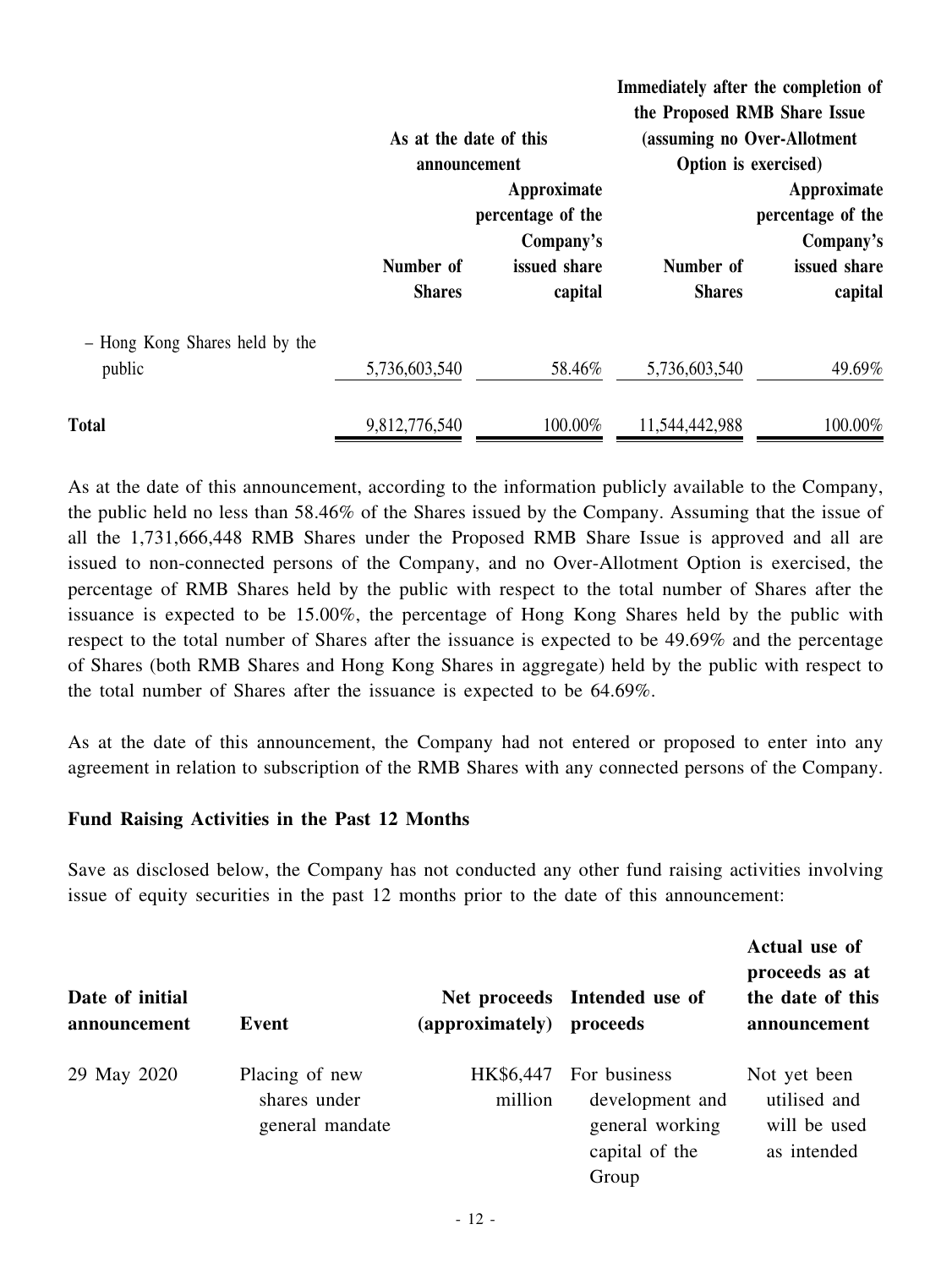# **Application for Listing**

An application for the Proposed RMB Share Issue will be made to the Shanghai Stock Exchange. The Shanghai Stock Exchange, after approving the application, will apply to the CSRC for the registration of Proposed RMB Share Issue. The Company will make another application to the Shanghai Stock Exchange for the listing of, and permission to deal in, the RMB Shares on the Sci-Tech Board after the CSRC agrees with the registration and the public offering of the RMB Shares has been completed. The RMB Shares will not be listed on the Hong Kong Stock Exchange.

#### **Reasons for the Proposed RMB Share Issue**

The Board considers that the Proposed RMB Share Issue will enhance the corporate image of the Company, broaden the Company's fund raising channels, improve the Company's capital structure and further strengthen the financial position of the Group and provide working capital to the Group.

The Board considers that the Proposed RMB Share Issue is in the interests of the Company and the Shareholders as a whole, and is beneficial to strengthen the sustainable development of the Company.

### **Application for Waivers from Strict Compliance with Certain Provisions of the Listing Rules**

For the purpose of the Proposed RMB Share Issue, the Company has applied to the Hong Kong Stock Exchange for the following waivers from strict compliance with the relevant provisions of the Listing Rules:

### *(1) One-off waiver relating to no listing of the RMB Shares on the Hong Kong Stock Exchange*

As the RMB Shares will be of the same class as the Hong Kong Shares but will not be listed on the Hong Kong Stock Exchange, the Company has applied to the Hong Kong Stock Exchange for a one-off waiver from strict compliance with Rules 8.20 and 13.26 of the Listing Rules so that there is no need to seek listing of the RMB Shares to be issued under the Proposed RMB Share Issue on the Hong Kong Stock Exchange under Rules 8.20 and 13.26 of the Listing Rules.

#### *(2) Waiver relating to corporate communications*

As (i) publication of corporate communications, including circulars, on the websites of the Shanghai Stock Exchange and the Company and through other prescribed communication channels such as specified PRC newspapers would constitute effective delivery to the holders of the RMB Shares; (ii) and the Company is not required to (a) seek an express and positive written confirmation from each holder of the RMB Shares that corporate communications may be made available using electronic means; and (b) physically send a circular to the holders of the RMB Shares, under the relevant rules and regulations in the PRC, the Company has applied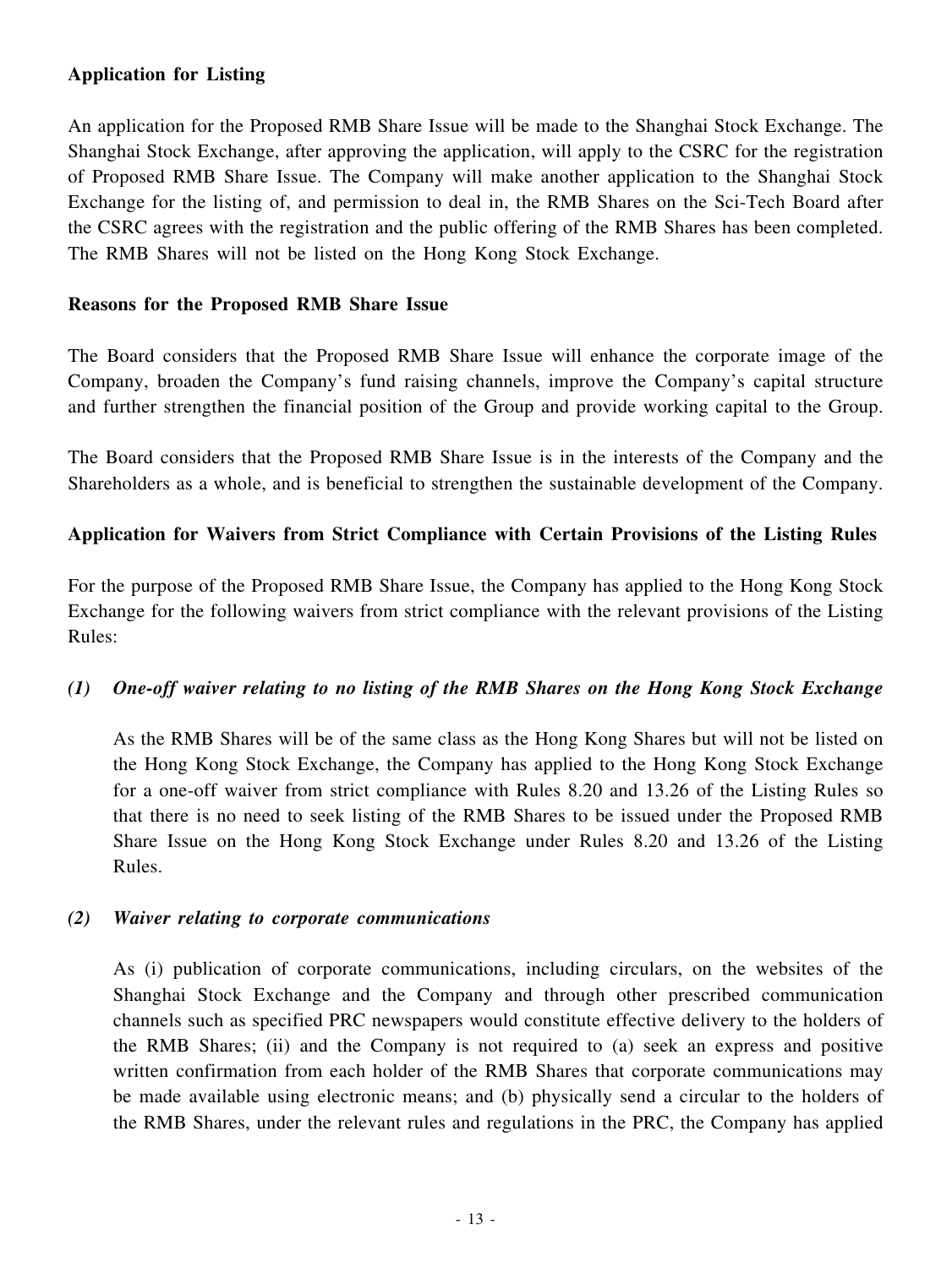to the Hong Kong Stock Exchange for a waiver from strict compliance with Rule 2.07A of the Listing Rules so that the requirements relating to corporate communications under Rule 2.07A of the Listing Rules will apply only to the holders of Hong Kong Shares.

#### *(3) Waiver relating to requirements for certification of transfers*

As the transfers of RMB Shares on the Sci-Tech Board can be conducted by (i) trading transfers (meaning transfers pursuant to transactions conducted between two parties holding Shanghai Stock Exchange stock accounts through the paperless trading platform of the Shanghai Stock Exchange, which does not involve any certificate, temporary documents or split renounceable documents); and (ii) non-trading transfers (including share transfers due to inheritance, gift and property division, for which the relevant applicant must submit materials required by CSDC to complete the transfer, and CSDC, which will be the Company's share registrar of the RMB Shares and the keeper of the register of holders of the RMB Shares, will provide services of certifying transfers against certificates or temporary documents and splitting renounceable documents with respect to such non-trading transfers of the RMB Shares), the Company has applied to the Hong Kong Stock Exchange for a waiver from strict compliance with Rule 13.58 of the Listing Rules so that the requirements relating to certification of transfers to be completed within certain time frame under Rule 13.58 of the Listing Rules will apply only to the Hong Kong Shares and the non-trading transfers of the RMB Shares.

#### *(4) Waiver relating to requirements for securities registration services*

As the CSDC will provide securities registration services to holders of the RMB Shares, and there is no need for certificate replacement service given that the RMB Shares can be traded electronically on the Sci-Tech Board and will not require a share certificate to evidence title, the Company has applied to the Hong Kong Stock Exchange for a waiver from strict compliance with Rules 13.59 and 13.60 of the Listing Rules so that the requirements relating to securities registration services under Rules 13.59 and 13.60 of the Listing Rules will apply only to the Hong Kong Shares.

As at the date of this announcement, the Company has not yet been granted any of the waivers from the Hong Kong Stock Exchange relating to its waivers application as set out in the section headed "Application for Waivers from Strict Compliance with Certain Provisions of the Listing Rules" above. Hence, the Proposed RMB Share Issue is conditional upon, among others, the granting of the waivers from strict compliance with certain provisions of the Listing Rules. Further announcement(s) or circular(s) will be made to disclose the status of the waivers application in accordance with the Listing Rules as and when appropriate.

# **SHAREHOLDERS' APPROVAL AND GENERAL INFORMATION**

The Company will convene the EGM to propose for consideration by the Shareholders and seek their approval for the matters relating to the Proposed RMB Share Issue, the Specific Mandate, the proposed amendments to the Memorandum and Articles of Associations and the other matters as set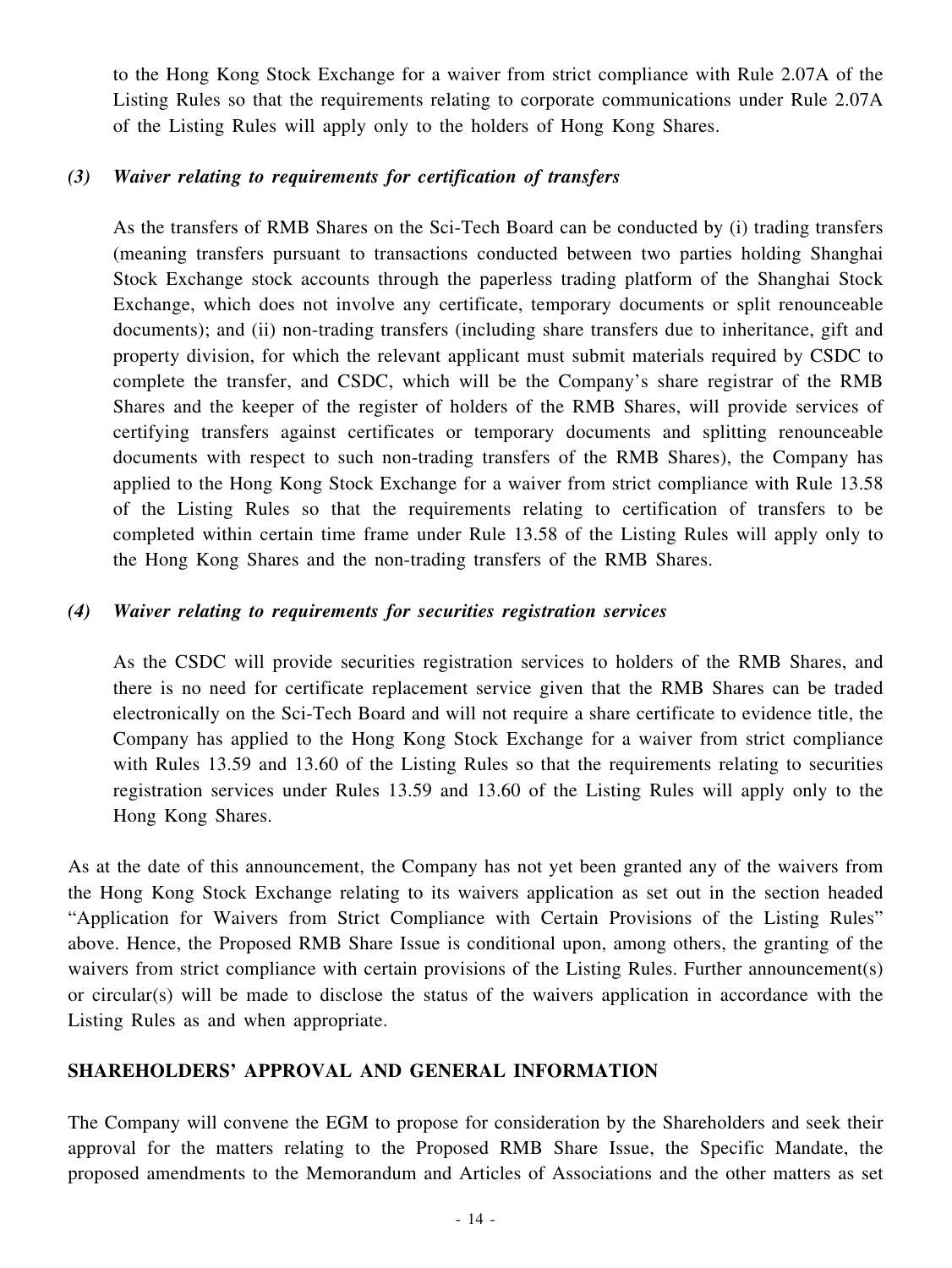out above. A circular of the EGM containing, among other things, details of the proposals, together with the notice of EGM will be despatched to the Shareholders as soon as practicable in accordance with the requirements under the Listing Rules and the Memorandum and Articles of Associations currently in force. Please note that in addition to the approval by the Shareholders, the Proposed RMB Share Issue is also subject to the necessary Regulatory Approvals.

**As the Proposed RMB Share Issue and the Specific Mandate are subject to, among other things, approval by Shareholders at the EGM and the necessary Regulatory Approvals and thus may or may not proceed. Shareholders and potential investors of the Company should be aware that there is no assurance that the Proposed RMB Share Issue will materialise or as to when it may materialise. Shareholders and potential investors of the Company should exercise caution when dealing in the securities of the Company.**

**Further announcement(s) will be made to disclose any material updates and developments in respect of the Proposed RMB Share Issue and the Specific Mandate in accordance with the Listing Rules and other applicable laws and regulations as and when appropriate. This announcement is for information only and is not intended to and does not constitute, or form part of, an invitation or offer to acquire, purchase or subscribe for any securities of the Company.**

### **DEFINITIONS**

In this announcement, the following expressions have the following meanings unless the context otherwise requires:

| "Board"       | the board of Directors of the Company                                                                                                                                                                                                                             |
|---------------|-------------------------------------------------------------------------------------------------------------------------------------------------------------------------------------------------------------------------------------------------------------------|
| "Company"     | Geely Automobile Holdings Limited, a company incorporated in<br>the Cayman Islands with limited liability whose shares are listed on<br>the main board of the Hong Kong Stock Exchange (stock code:<br>175)                                                       |
| "CSDC"        | China Securities Depository and Clearing Corporation Limited                                                                                                                                                                                                      |
| "CSRC"        | China Securities Regulatory Commission                                                                                                                                                                                                                            |
| "Director(s)" | the director(s) of the Company                                                                                                                                                                                                                                    |
| "EGM"         | an extraordinary general meeting of the Company to be convened to<br>consider and if thought fit, approve, among other things, the<br>Proposed RMB Share Issue, the Specific Mandate and the proposed<br>amendments to the Memorandum and Articles of Association |
| "Hong Kong"   | the Hong Kong Special Administrative Region of the PRC                                                                                                                                                                                                            |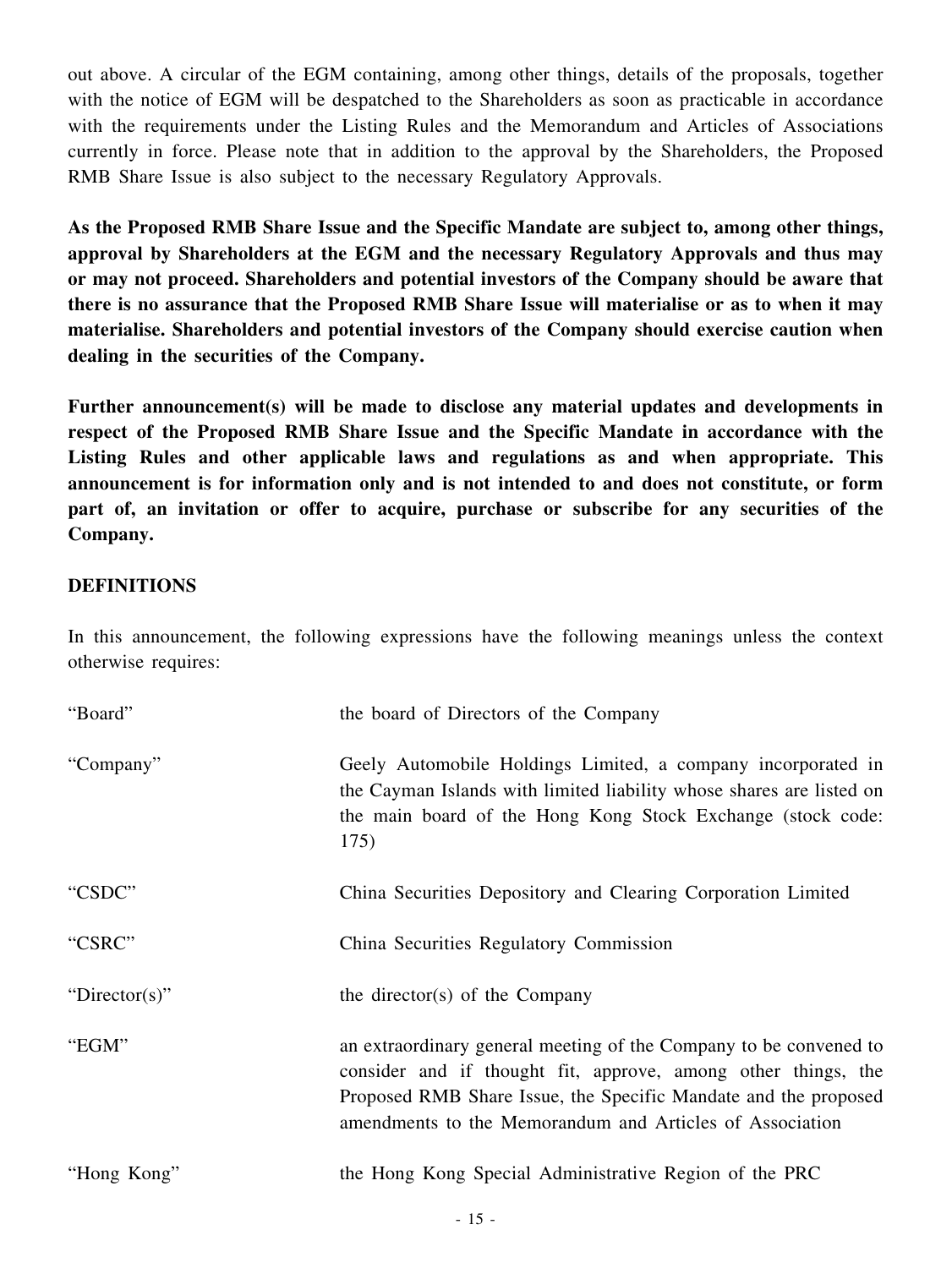| "Hong Kong Shares"                          | the existing ordinary Shares which are listed on the Hong Kong<br><b>Stock Exchange</b>                                                                                                                                                    |
|---------------------------------------------|--------------------------------------------------------------------------------------------------------------------------------------------------------------------------------------------------------------------------------------------|
| "Hong Kong Stock Exchange"                  | The Stock Exchange of Hong Kong Limited                                                                                                                                                                                                    |
| "Group"                                     | the Company and its subsidiaries                                                                                                                                                                                                           |
| "Listing Rules"                             | the Rules Governing the Listing of Securities on the Hong Kong<br>Stock Exchange (as amended from time to time)                                                                                                                            |
| "Memorandum and Articles of<br>Association" | the memorandum and articles of association of the Company (as<br>amended from time to time)                                                                                                                                                |
| "PRC"                                       | the People's Republic of China, for the purpose of this<br>announcement and for geographical reference only, excludes<br>Hong Kong, Macau Special Administrative Region of the PRC,<br>and Taiwan                                          |
| "Proposed RMB Share Issue"                  | the Company's proposed issue of not more than 1,731,666,448<br>RMB Shares (assuming no Over-Allotment Option is exercised),<br>which will be listed on the Sci-Tech Board                                                                  |
| "Over-Allotment Option"                     | an over-allotment option which may be granted by the Company in<br>respect of such number of RMB Shares not exceeding 15% of the<br>number of RMB Shares initially issued under the Proposed RMB<br>Share Issue                            |
| "Regulatory Approvals"                      | the approvals or decisions from the relevant regulatory authorities<br>and governmental departments in the PRC and Hong Kong<br>(including but not limited to CSRC, the Hong Kong Stock<br>Exchange, the Shanghai Stock Exchange and CSDC) |
| "RMB"                                       | Renminbi, the lawful currency of the PRC                                                                                                                                                                                                   |
| "RMB Shares"                                | the ordinary Shares to be subscribed for in RMB by investors in the<br>PRC, to be listed on the Sci-Tech Board and traded in RMB                                                                                                           |
| "Sci-Tech Board"                            | the Science and Technology Innovation Board of the Shanghai<br><b>Stock Exchange</b>                                                                                                                                                       |
| "Shanghai Stock Exchange"                   | the Shanghai Stock Exchange                                                                                                                                                                                                                |
| "Shareholders"                              | the holders of the Shares of the Company                                                                                                                                                                                                   |